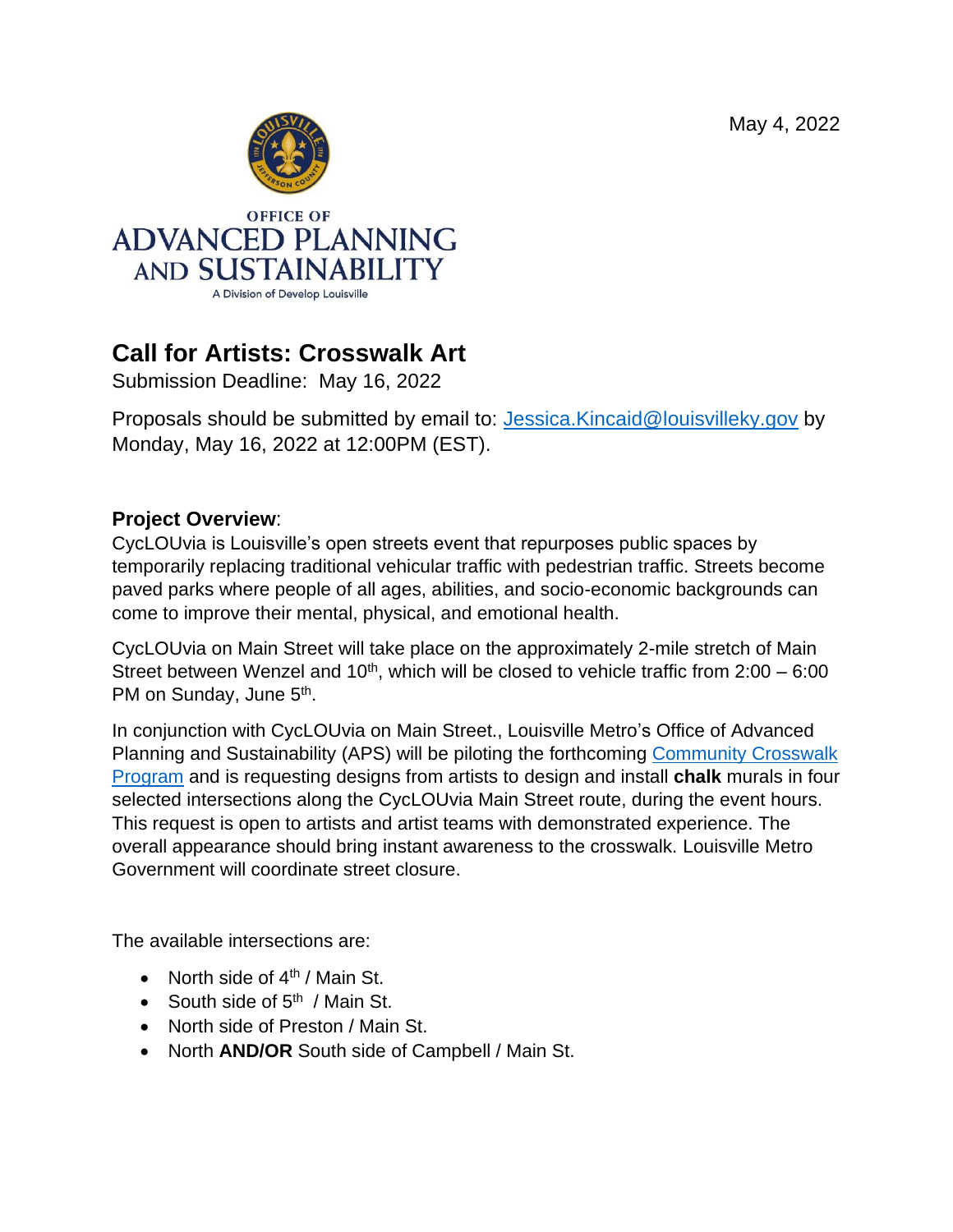Selected artists will be commissioned to design and produce chalk artwork onsite during the CycLOUvia event hours (June 5<sup>th</sup>, 2-6PM). Submitted designs will also be considered for the inaugural painted design at the official launch of the [Community Crosswalk Program.](https://louisvilleky.gov/government/develop-louisville/community-crosswalks-program.)

#### **Artist Eligibility**

Applicants not meeting the following eligibility guidelines will be withdrawn from consideration:

- Submittal of a completed application
- The proposed concept/design does not meet design requirements.
- Preference will be given to Louisville artists.

#### **Design requirements:**

- No words, logos, commercial speech or advertising allowed.
- The applicant is advised that the visual images are not intended to create a forum for public expression. The city right-of-way is a closed public forum. The City maintains its rights over what is depicted in the City's right-of-way.
- Applicant must agree to use temporary, water-soluble chalk for installation.
- Artwork design must have high-visibility and be recognizable as a crosswalk.
- Artwork design may not mimic traffic control signage or devices such as street, traffic, or directional signage. Yellow, orange, and white colors shall be minimized to avoid looking like traffic control devices.
- Crosswalks are demarcated by white parallel lines called 'longitudinal lines' that connect across the street and must remain intact in the artist's design. Some crosswalks also contain 'transverse lines' within the longitudinal lines that must also remain intact. The two-dimensional artwork must conform to the existing crosswalk dimensions and must be rendered in the existing negative space between crosswalk longitudinal and transverse lines.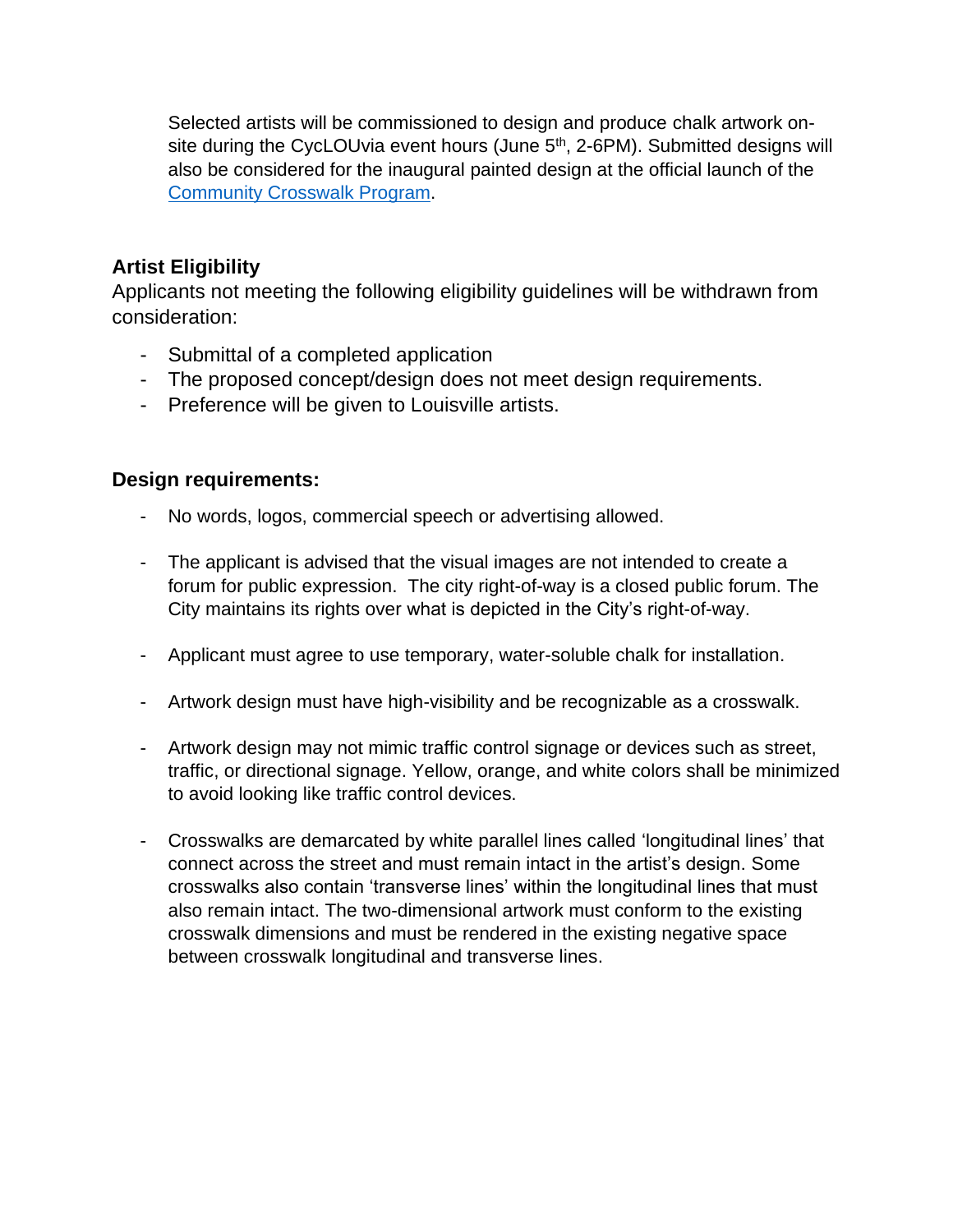#### **Budget**

The selected artists will be paid \$750.00 for the project design and installation, upon completion of the project. All materials should be supplied by the artist. The installation of the project must not affect the connecting sidewalks or traffic control devices. The applicant must be available to install the artwork on Sunday, June 5, 2022, between 2- 6PM.

### **To Apply**

Submit the following application materials via email to [jessica.kincaid@louisvilleky.gov](mailto:jessica.kincaid@louisvilleky.gov) by 12:00PM (EST) on May 16, 2022:

- 1. Artist statement: Briefly describe your experience, philosophy, and approach to artmaking. In you statement, please address the following questions (300 words or less)
	- a. What is your connection to Louisville?
	- b. What is your proposed concept for the  $4<sup>th</sup>$  street crosswalk project?
	- c. Have you worked on a community paint event before?
- 2. Sample images of previous work or link website/online portfolio
- 3. Acknowledgement of availability to install the artwork on Sunday, June 5, 2022 from 2-6PM. (Additional time may be able to be arranged if concerned about completing the project during the event)
- 4. Concept/Design Image: Please provide a concept image of your proposed artwork using the template attached. The image submitted will be used to determine that design requirements have been met and will be the basis of evaluation by the selection committee.
- 5. Indicate an intersection preference, if applicable.

Submissions will be reviewed and evaluated by the Commission on Public Art. Final selection will be announced by May 20, 2022.